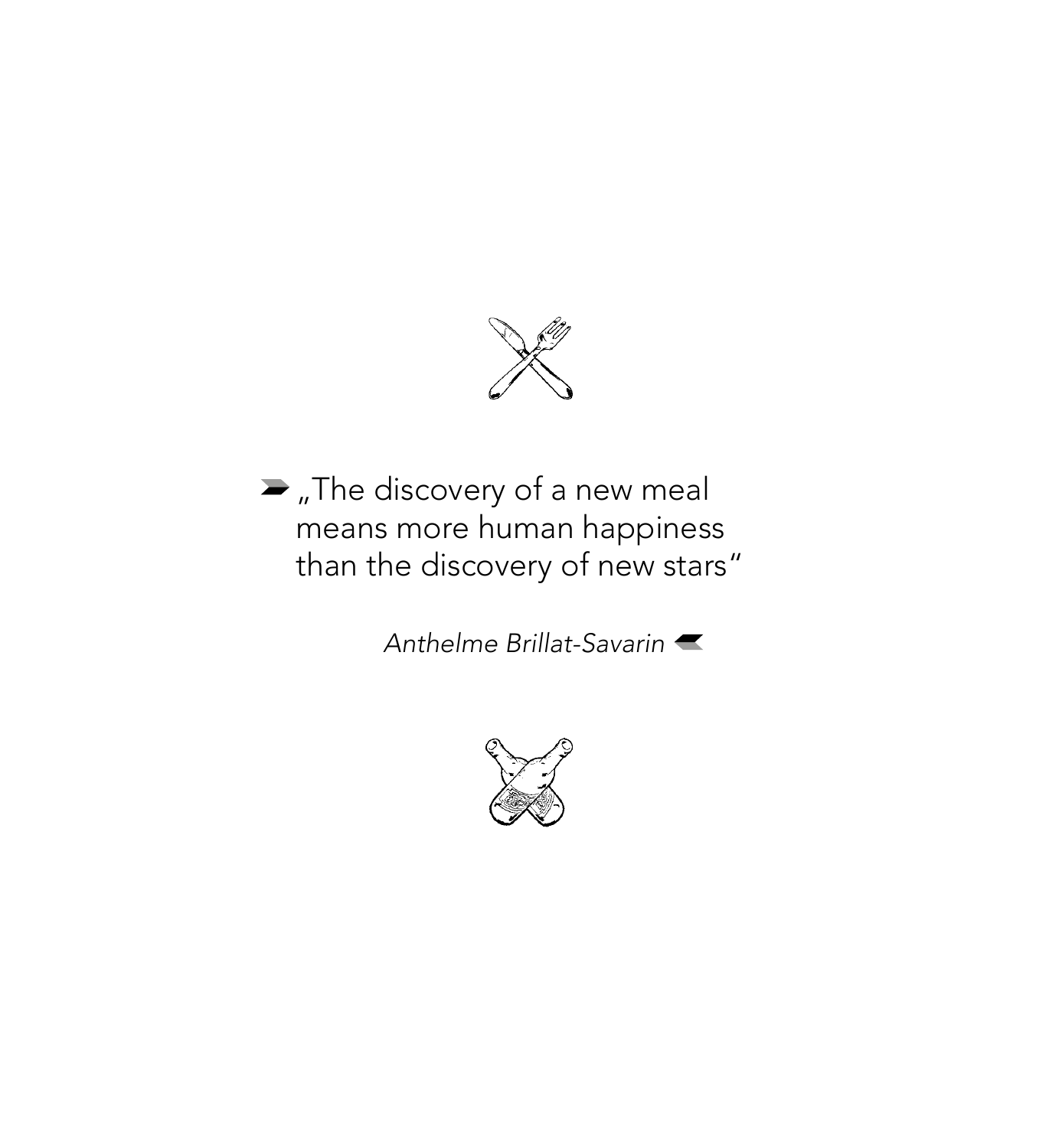

### **STARTERS**

| 80 <sub>g</sub>                      | AGED BEEF CARPACCIO,<br>Parmesan tartare, lime                                                                                                                         | <b>CZK 215</b>                   |
|--------------------------------------|------------------------------------------------------------------------------------------------------------------------------------------------------------------------|----------------------------------|
| 150 <sub>g</sub>                     | MARINATED OLIVES with cheese,<br>sun-dried tomatoes and herbs                                                                                                          | CZK 95                           |
| 180 g                                | Sweet potato chips with herb dip CZK 85                                                                                                                                |                                  |
| 80 <sub>q</sub>                      | SLICED IRISH ROAST BEEF cured<br>for 20 days in coarse salt with a pepper<br>crust, fresh bread                                                                        | <b>CZK 159</b>                   |
| 100 <sub>g</sub><br>150 <sub>g</sub> | FRIED LIMBURGER CHEESE<br>stuffed with jalapeño peppers, served<br>with garlic dip<br><b>MARINATED LIMBURGER CHEESE</b><br>with California prunes and grilled pancetta | <b>CZK 135</b><br><b>CZK 135</b> |
| 200 <sub>g</sub>                     | <b>FRIED POTATO CRISPS</b><br>(bacon, garlic, salt)                                                                                                                    | CZK79                            |
| <b>SOUP</b>                          |                                                                                                                                                                        |                                  |
|                                      | <b>CHICKEN SOUP</b><br>with vegetables and pasta                                                                                                                       | CZK 49                           |
|                                      | - SOUP OF THE DAY                                                                                                                                                      |                                  |
|                                      | <b>SEAFOOD</b>                                                                                                                                                         |                                  |
| 200 <sub>g</sub>                     | <b>GRILLED SALMON FILLET</b><br>served with lettuce and roasted lime                                                                                                   | <b>CZK 315</b>                   |

|                  | 180 g FLAMBEED PRAWN TAILS<br>in aged bourbon flavoured with white wine,<br>garlic, lime and chilli pepper | CZK 285 |
|------------------|------------------------------------------------------------------------------------------------------------|---------|
| 180g             | <b>TIGER PRAWN TAILS</b><br>in marinade of coconut milk, jalapeños,<br>ginger, coriander and garlic        | CZK 289 |
| 100 g            | <b>FRESH SALMON TARTARE</b><br>with lettuce                                                                | CZK 215 |
|                  | <b>VEGETARIAN SPECIALTIES</b>                                                                              |         |
| 200 <sub>q</sub> | <b>GRILLED PORTOBELLO</b><br>MUSHROOM                                                                      |         |

| 150 g THINLY SLICED ROASTED<br>BEETROOT with orange powder, |          |
|-------------------------------------------------------------|----------|
| Gorgonzola, pine nuts, chicory                              | C.7K 195 |

with courgette tartare CZK 189

**SALADS** 

| CAESAR SALAD                                          |          |
|-------------------------------------------------------|----------|
| with croutons and Parmesan                            | C.7K 185 |
| Mixed vegetable salad<br><b>WITH FETA CHEESE</b>      | C.7K 110 |
|                                                       |          |
| Colourful vegetable salad<br>with GRILLED GOAT CHEESE | CZK 235  |
|                                                       |          |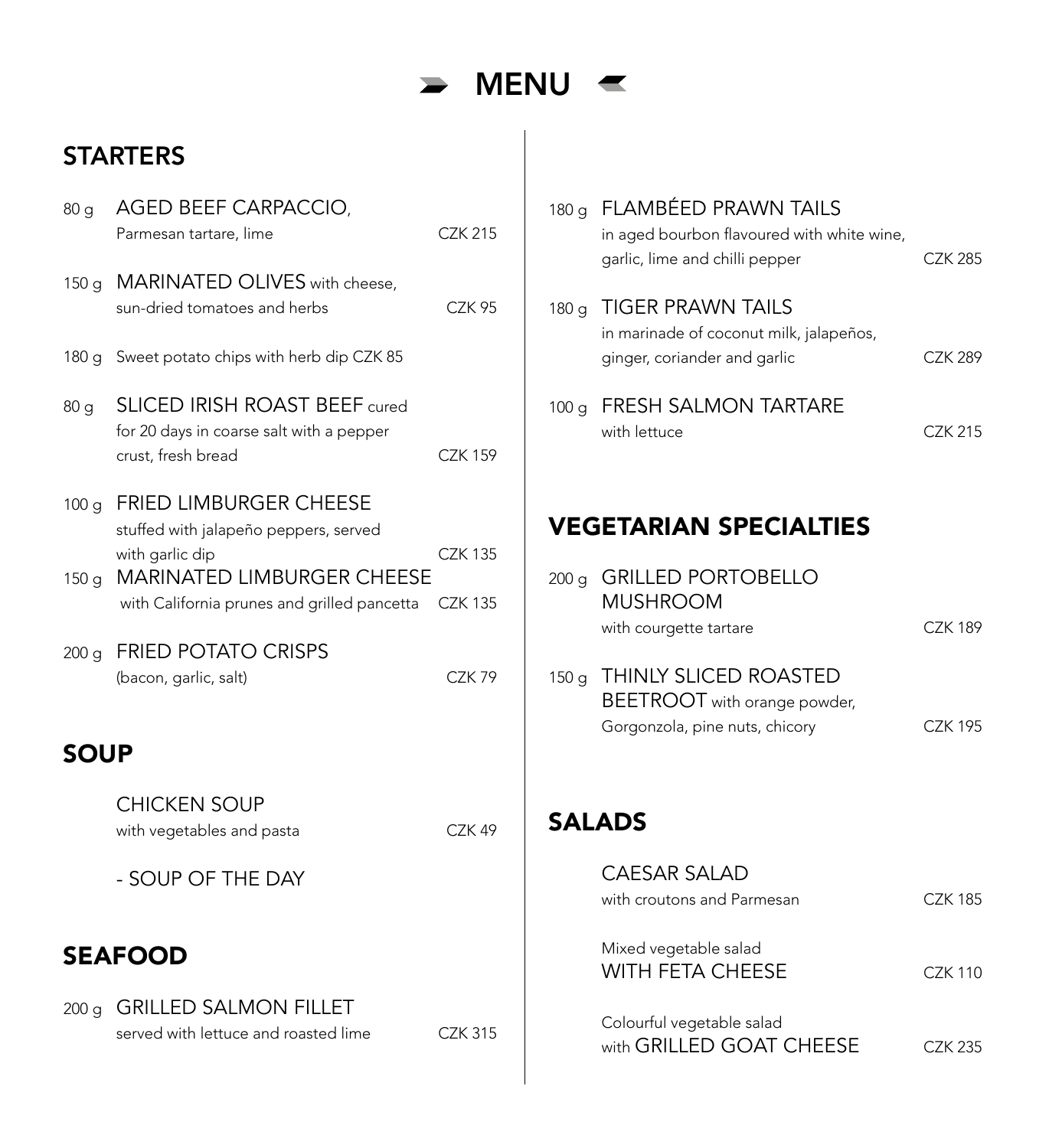### Grilled meat

| 220 g CHICKEN SUPREME    | C.7K 189          |
|--------------------------|-------------------|
| 300 g PŘEŠTICE PORK CHOP | <b>CZK 225</b>    |
| 200 g PORK TENDERLOIN    | <b>CZK 205</b>    |
| 200 g RUMP STEAK         | <b>CZK 369</b>    |
| 200 g <b>FLANK STEAK</b> | <b>CZK 359</b>    |
| 300 g <b>ENTRECÔTE</b>   | <b>CZK 399</b>    |
| 230 g RIB-EYE STEAK      | <b>CZK 399</b>    |
| <b>T-BONE STEAK</b>      | CZK 105 / 100 g   |
| <b>Steak sauces</b>      |                   |
| Wild mushroom            | CZK <sub>49</sub> |
| Green pepper             | CZK 45            |
| Gorgonzola               | CZK 45            |
| Jack Daniels sauce       | CZK 59            |

### Comix specialities

- 200 g COMIX BURGER with pancetta, onions, tomatoes and cheddar, homemade honey-mustard dressing and homemade chips with choice of dip CZK 225
- 150 g BURGER served in SMOKE WITH BEEF DIAMOND FILLET, jalapeños, honey onion, pancetta, cheddar and Jack Daniels sauce CZK 269

# 900 g MEATY SMOKED RIBS WITH HONEY,

chilli and garlic, fresh horseradish, mustard and pickled vegetables, warm bread CZK 279

|                 | 250 g DUCK LEG CONFIT, stewed red<br>cabbage with port, rowan berry relish                              | <b>CZK 285</b> |
|-----------------|---------------------------------------------------------------------------------------------------------|----------------|
|                 | 100 g STEAK TARTARE WITH GARLIC,<br>fried bread and green salad                                         | CZK 265        |
|                 | <b>WILD GAME</b>                                                                                        |                |
|                 | 180 g GRILLED LAMB SIRLOIN<br>with mushrooms, peas and carrots                                          | C.7K 299       |
| 150g            | WILD BOAR SADDLE SCHNITZELS,<br>homemade potato salad                                                   | <b>CZK 295</b> |
| 80 <sub>g</sub> | <b>CARPACCIO OF DRIED WILD</b><br><b>BOAR SADDLE</b> , rowan berries,<br>chicory, beet and celery chips | CZK 225        |
| 180g            | HOMEMADE VENISON SAUSAGE<br>with cranberries, cream horseradish<br>and warm bread                       | <b>CZK 179</b> |

### Side dishes

|       | 150 g Side vegetable salad            | CZK 65   |
|-------|---------------------------------------|----------|
|       | 200 g Mashed potatoes with scallions  | CZK 49   |
|       | 300 g Sautéed vegetables              | CZK 69   |
| 250 g | Chips                                 | CZK 45   |
|       | Fresh bread                           | $CZK$ 35 |
|       | Warm bread /qarlic, with basil pesto/ | CZK 45   |
|       | Homemade tartar sauce                 | CZK 39   |
|       | Ketchup                               | CZK 35   |
|       | Homemade salsa                        | CZK 45   |
|       | Garlic dip                            | CZK 35   |

### **DESSERT**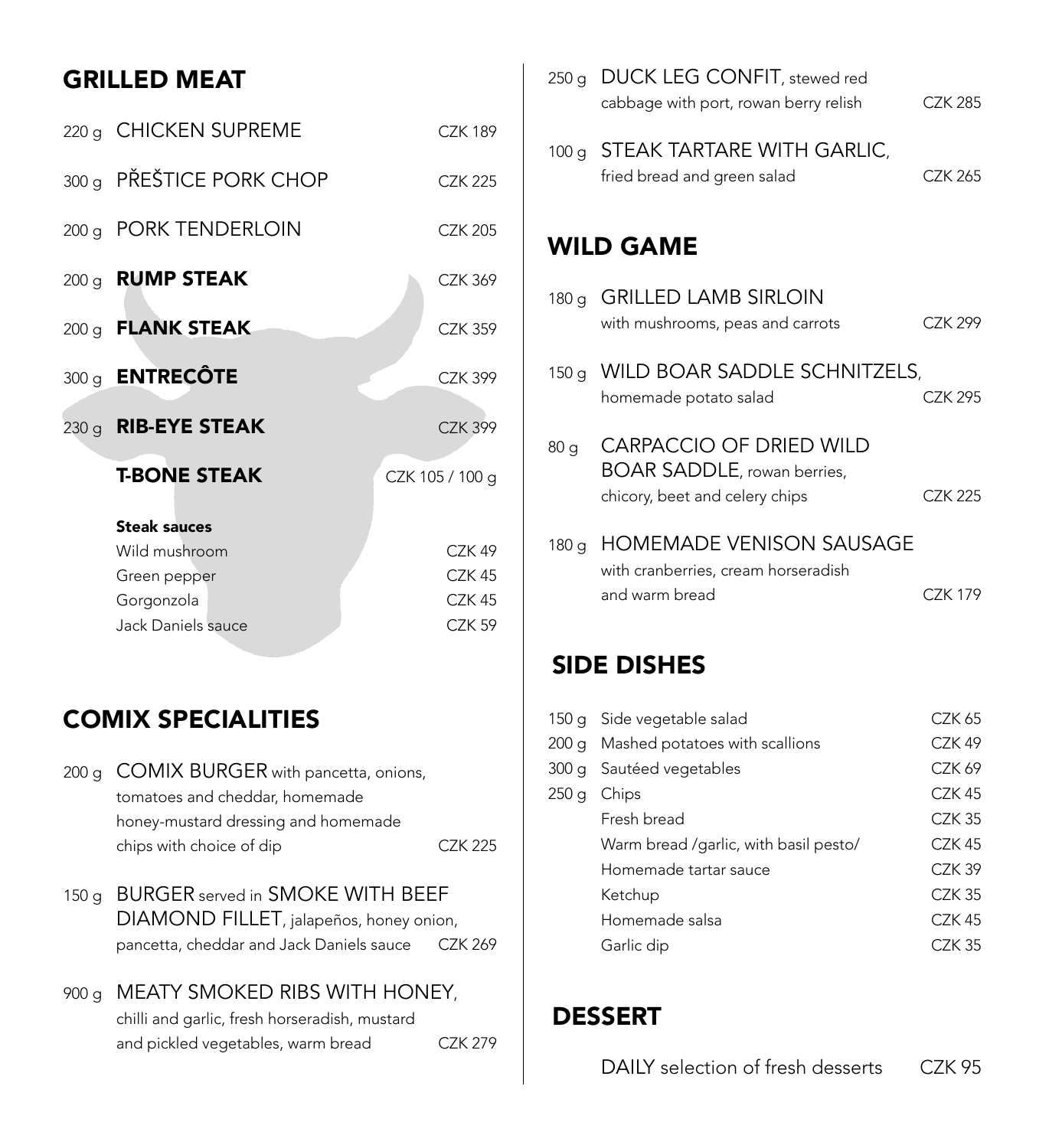# $\blacktriangleright$  DRINKS  $\blacktriangleleft$



Hladinka Šnyt Mlíko





# ON TAP

| Excelent "hladinka"         | 0,51  | 40 |
|-----------------------------|-------|----|
| Excelent "šnyt"             |       | 28 |
| Excelent "mlíko"            |       | 28 |
| Excelent                    | 0,31  | 28 |
| Pilsner Urquell "hladinka"  | 0,51  | 45 |
| Pilsner Urquell "šnyt"      |       | 34 |
| Pilsner Urquell "mlíko"     |       | 34 |
| Pilsner Urquell             | 0, 31 | 34 |
| Unfiltered lager "hladinka" | 0,51  | 42 |
| Unfiltered lager "šnyt"     |       | 30 |
| Unfiltered lager "mlíko"    |       | 30 |
| Unfiltered lager            | 0, 31 | 30 |
| Birell                      | 0,51  | 40 |
| <b>Birell</b>               | 0,31  | 25 |
| <b>CIDER</b>                |       |    |

| Kingswood | 0.41  | 45 |
|-----------|-------|----|
| Frisco    | 0,331 | 45 |

## BOTTLED BEERS

| Kozel black     | 0.31 | 30 |
|-----------------|------|----|
| Birell shadowy  | 0.31 | 34 |
| Birell flavored | 0.31 | 34 |

| <b>APERITIFS</b>  | 0,1 L |
|-------------------|-------|
| Martini Bianco    | 62    |
| Martini Rosso     | 62    |
| Martini Extra Dry | 62    |

LIQUEURS 0,04 L

| U,U4 |  |  |
|------|--|--|
|      |  |  |

| Amaretto Disaronno   | 52 |
|----------------------|----|
| Fernet Stock         | 48 |
| <b>Fernet Citrus</b> | 48 |
| Jägermeister         | 59 |
| Becherovka           | 55 |
| Becherovka Lemond    | 55 |
| <b>Baileys</b>       | 55 |
| Kahlua               | 55 |
| Pepermint            | 46 |
|                      |    |

VODKA 0,04 L

| Absolut Blue      | 62. |
|-------------------|-----|
| Ruský Standart    | 62. |
| Absolut Elyx      | 148 |
| Absolut Vanilia   | 62. |
| Amundsen flavored | 46. |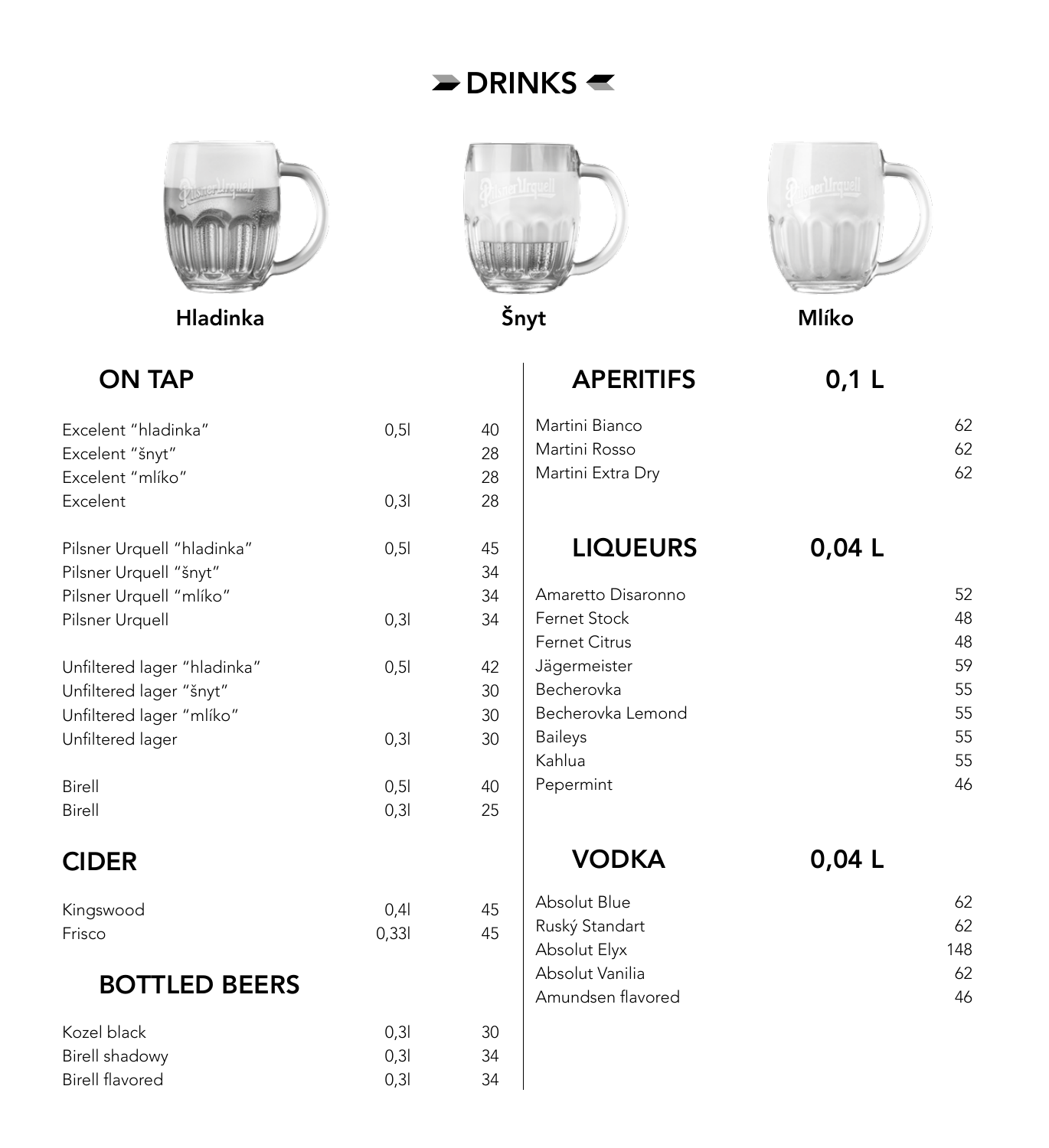# RUM 0,04 l

| Božkov Tuzemský                       | 46  |
|---------------------------------------|-----|
| Cpt. Morgan Spiced                    | 68  |
| Capitan Bucanero                      | 78  |
| Havana Club Aňejo 3 Y.O.              | 68  |
| Havana Club Aňejo 7 Y.O.              | 98  |
| Havana Club Selección de Maestros     | 138 |
| Legendario                            | 88  |
| Matusalem 23 y.o. Gran Reserva        | 198 |
| Diplomatico Reserva Exclusiva 12 y.o. | 132 |
| Presidente Marti 15 x.o.              | 122 |
| Ron Millonario x.o. Reserva Especial  | 198 |
| Ron Zacapa Centenario 23 y.o.         | 169 |
| Ron Barcelo Imperial                  | 119 |
| Stroh 80%                             | 72  |
| Malibu                                | 58  |
|                                       |     |

# SPIRITS 0,04 L

| Beefeater Burrough's Reserve        | 169 |
|-------------------------------------|-----|
| Beefeater                           | 68  |
| Absinth Hill                        | 68  |
| Slivovice Fleret                    | 58  |
| Fleret Švestka                      | 58  |
| Fleret Hruška                       | 58  |
| Grappa Barbero Bianco               | 64  |
| Sambuca Ramazzotti                  | 58  |
| Cointreau                           | 64  |
| Opihr Oriental Spiced Gin           | 109 |
| Hendrick's Gin                      | 109 |
| 1800 Tequila Reserva Blanco         | 119 |
| 1800 Tequila Reposado 100% de Agave | 139 |
|                                     |     |

# BRANDY, COGNAC, 0,04 L

| Metaxa 5*                      | 62  |
|--------------------------------|-----|
| Metaxa 12*                     | 109 |
| Metaxa Private Reserve 30 Y.O. | 198 |
| Martel V.S.                    | 109 |
| Courvoisier V.S.O.P.           | 119 |

| Chabot Armagnac V.S.O.P. de Luxe | 112 |
|----------------------------------|-----|
| Hennessy                         | 129 |
| Remy Martin V.S.O.P.             | 169 |

# WHISKEY, BOURBON 0,04 L

| Tullamore Dew                    | 66  |
|----------------------------------|-----|
| Tullamore Dew 12 y.o.            | 118 |
| Jameson                          | 66  |
| Jameson Select Reserve           | 112 |
| J.Walker Red Label               | 68  |
| J.Walker Black Label             | 98  |
| Jim Beam                         | 66  |
| Chivas Regal 18 y.o.             | 148 |
| Jack Daniels                     | 78  |
| Jack Daniels Honey               | 78  |
| Jack Daniels Fire                | 78  |
| Gentleman Jack                   | 108 |
| Jack Daniels Single Barrel       | 148 |
| Dimple 15 y.o. Old Scotch Whisky | 108 |
| <b>Ballantines Brail</b>         | 58  |
| Wild Turkey                      | 99  |
| Glenfiddich 12 y.o. single malt  | 125 |

### SOFT DRINKS

| 0,33L | 43    |
|-------|-------|
| 0,33L | 43    |
| 0,33L | 43    |
| 0,25L | 43    |
| 0,25L | 43    |
| 0.2L  | 40    |
| 0,25L | 40    |
| 0.5L  | 28    |
| 0,33L | 42    |
| 0,75L | 72    |
| 0,25L | 70    |
| 0.2L  | 59    |
|       | 0,33L |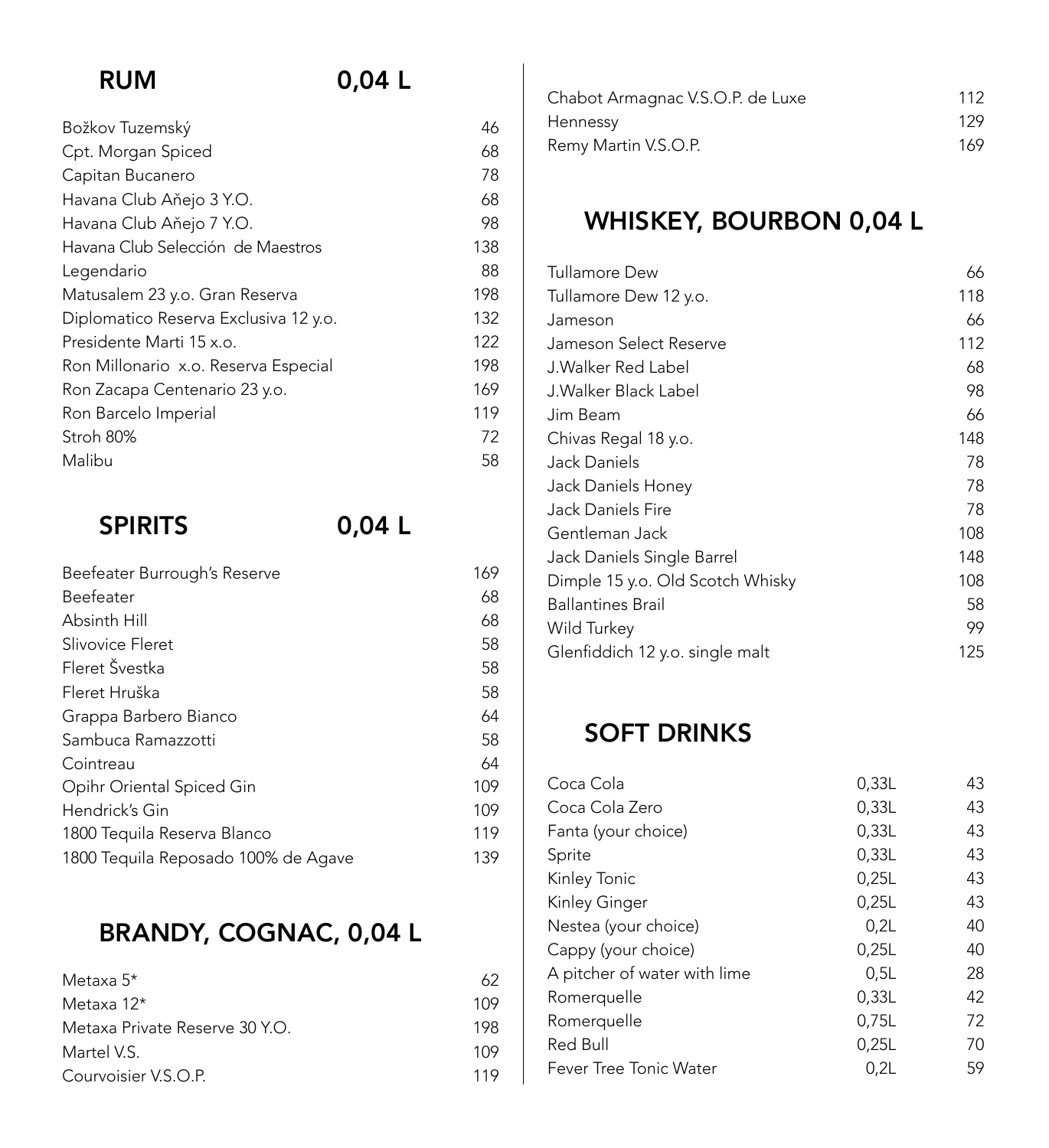### NESPRESSO - Prepared with cold milk foam

| Ristretto 25ml     | 44 |
|--------------------|----|
| Espresso 40ml      | 44 |
| Lungo 110ml        | 44 |
| Cappuccino         | 52 |
| Latte Macchiato    | 58 |
| Espresso Macchiato | 48 |
| Espresso Double    | 88 |
| Lattino            | 58 |
|                    |    |

### HOT DRINKS

| Grog           | 48 |
|----------------|----|
| Fresh mint tea | 69 |

#### RONNEFELDT - TEA CADDY 56

SPRING DARJEELING - black tea with a delicate, floral aroma

EARL GREY - premium Darjeeling enriched with bergamot oil.

GREENLEAF - green tea with delicate floral flavor MORGENTAU - green tea flavored with mango and

lemon

JASMINE GOLD - chinese Sencha green tea with the scent of jasmine blossom

CREAM ORANGE - rooibos from South Africa with vanilla and peel from orange

WELLNESS - herbal tea with the typical characteristic flavor and aroma Rooibos and refreshing taste of mint and anise

SWEET BERRIES - sweet fruity aroma and taste of ripe raspberries and strawberries, apples

FRUITY WHITE - white tea with a distinct flavor of pears and peaches

### **COCKTAILS**

| SEX ON THE BEACH  | 129 |
|-------------------|-----|
| <b>CUBA LIBRE</b> | 109 |

| MOJITO        | 119 |
|---------------|-----|
| LONG ISLAND   | 175 |
| APEROL SPRITZ | 109 |
| GIN FIZZ      | 129 |

### glass 0,2L

#### CHARDONNAY 48

It stands out for its fruity aroma with subtle citrus undertones. The taste is fresh, elegant, full and harmonious.

#### PINOT GRIS 62

Yellowish-gold in color, it is sometimes even more vivid. Its taste is full with an unobtrusive, zesty character.

#### Gruner Veltliner 54

The wine is light green to yellowish in colour. Its fragrance is slightly muscatel to spicy almond. The taste is delicious, full-bodied, and spicy with a pleasant bitter taste.

#### ST. LAURENT ROSE 62

The wine has an elegant pink colour and a beautiful, fresh and very intensive aroma with dominating fruity tones.

#### PINOT NOIR 62

This wine is characterized by a flowery fragrance, reminiscent of the scent of stone fruit, and a pleasing taste that is slightly acidic.

| <b>FRIZZANTE</b>       | 46 |
|------------------------|----|
| Gently sparkling wine. |    |

### **WHITE WINES**

PINOT BLANC 0.75L 240

- Chateau Valtice A variety of French origin, once called White Burgundy. The wine is of green-yellow colour, full-bodied with a soft touch of bread yeast in its fragrance and taste.

PINOT GRIS **0.75L** 260 - Chateau Valtice We find the origin of this variety in France. It was previously known as Burgundy. Yellow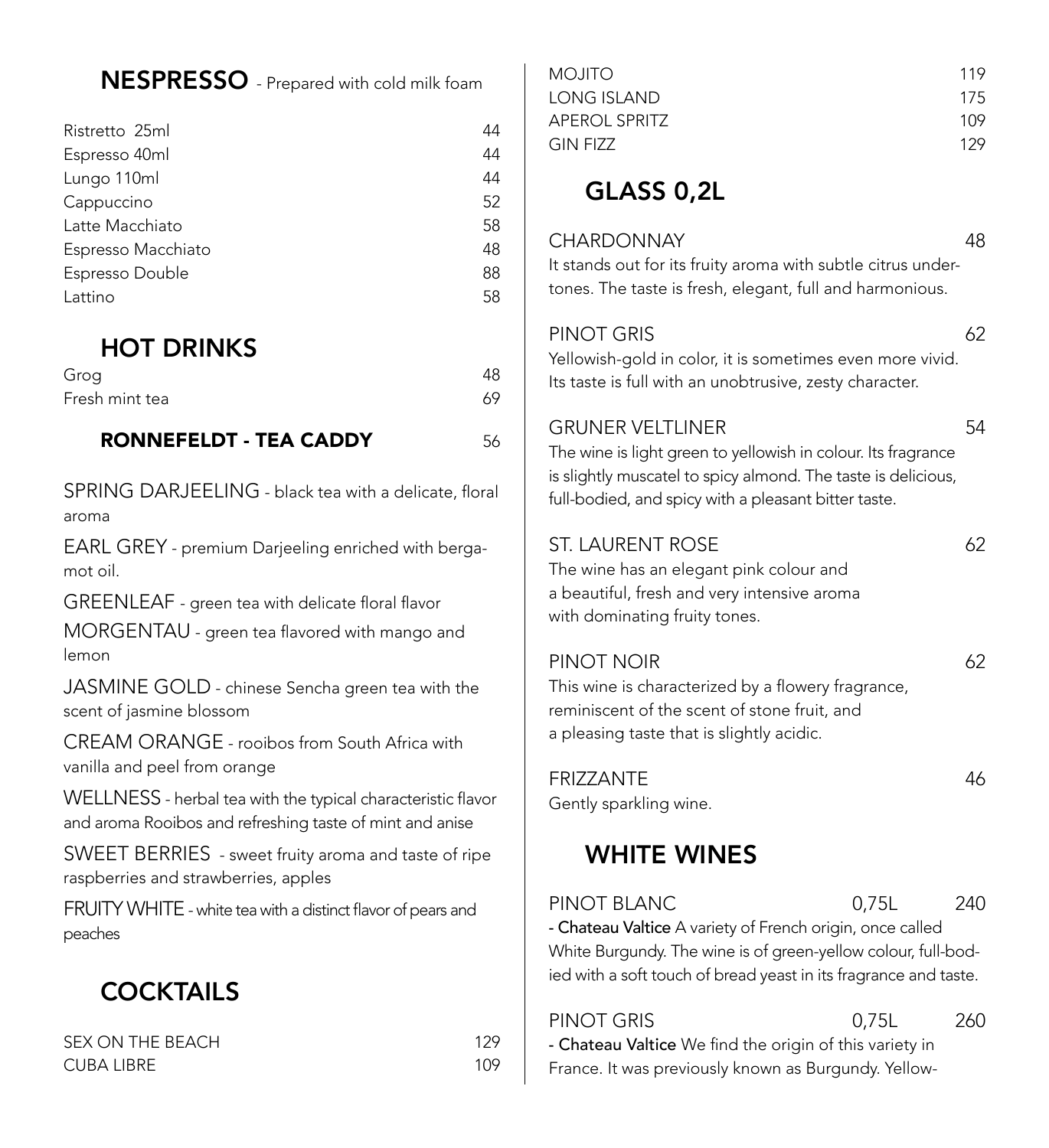ish-gold in color, it is sometimes even more vivid. Its taste is full with an unobtrusive, zesty character.

#### RHEINRIESLING 0.75L 240

- Chateau Valtice It is fresh noble wine of light green-yellow colour with a pleasant bouquet reminiscent of linden blossom scent. The wine has a distinctive, piquant taste with a pleasant tart aftertaste.

#### Gruner Veltliner 0,75L 240

- Chateau Valtice The wine is light green to yellowish in colour. Its fragrance is slightly muscatel to spicy almond. The taste is delicious, full-bodied, and spicy with a pleasant bitter taste.

#### Traminer 0,75L 260

- Chateau Valtice Piquant wine with conspicuous spicy fragrance and flavour.

### Palava 0,75L 290

- Chateau Valtice A wine with the scent of tea rose and fine vanilla tones. A slightly spicy flavor.

#### AURELIUS, LATE HARVEST 0,75L 390

- Chateau Valtice It is a distinctive wine with a gentle, fruity bouquet with traces of honey, and a taste that is pleasant and full.

#### SYLVAN GREEN, LATE HARVEST 0,75L 460

- Chateau Valtice Thanks to its quality, ripe grapes and managed fermentation this wine is very harmonic and full, with a distinctive grassy fragrance

#### HIBERNAL, LATE HARVEST 0,75L 460

- Chateau Valtice It's very elegant wine with a pleasant taste of tartaric acid and a pronounced fruity bouquet with flowery tone.

#### Muscat 0,2L 590

- Chateau Valtice Special selection of botrytis-affected noble berries The wine is characterized by its beautiful fruity scent completed with the honey-like tones of overripe grapes. The flavor is full of tones of dried raisins and a strong pronouncement of natural residual sugar.

#### Bouvier, late harvest, Premium - Chateau Valtice 0,75L 490

A lesser known variety with a light green colour. The bouquet is nicely fruity with subtle tones of apricots, apples and peaches. The flavour is full, pleasantly spicy with a long finish.

### Gelber Traminer, selection of grapes, PREMIUM 0.75L 590

- Chateau Valtice The lovely aroma of the wine is very rich, with tones of blossoming tea roses, pears and citrus fruit. The flavour is full and balanced, with a long finish.

#### Riesling VOC Mikulov, Premium

- Chateau Valtice 690 The wine has a mineral and fruity bouquet with delicate notes of honey and tropical fruit. The flavour is balanced,

### Pálava, selection of grapes

with a mild saltiness and minerality.

- Kovacs winery 6,75L 590

The colour is pale yellow with subtle golden highlights. The bouquet is distinct, very pleasant and fresh. The wine features notes of tea roses, ripe pineapple and fresh grapes mingled with the aroma of blood orange with a drop of forest honey.

### Neuburger, late harvest 0,75L 440

- Kovacs winery The colour is intense with golden highlights. The aroma is sweet and balanced. A slice of white grapefruit topped with orange juice and a drop of flower honey pleasantly combines with tones of sweet almonds and freshly cut meadow grass. The flavour is full and extractive. Dried fruit, flower honey and a fresh acidity blends with fine minerality.

### Tramín Červený 0,75L 390

- Gotberg Semi-dry white wine of a bright yellow color

### Chardonnay 0,75L 380

- PhantSoft citrus flavors and cantaloupe complexity on the nose is perfectly supported by the fresh apple and honey tones.